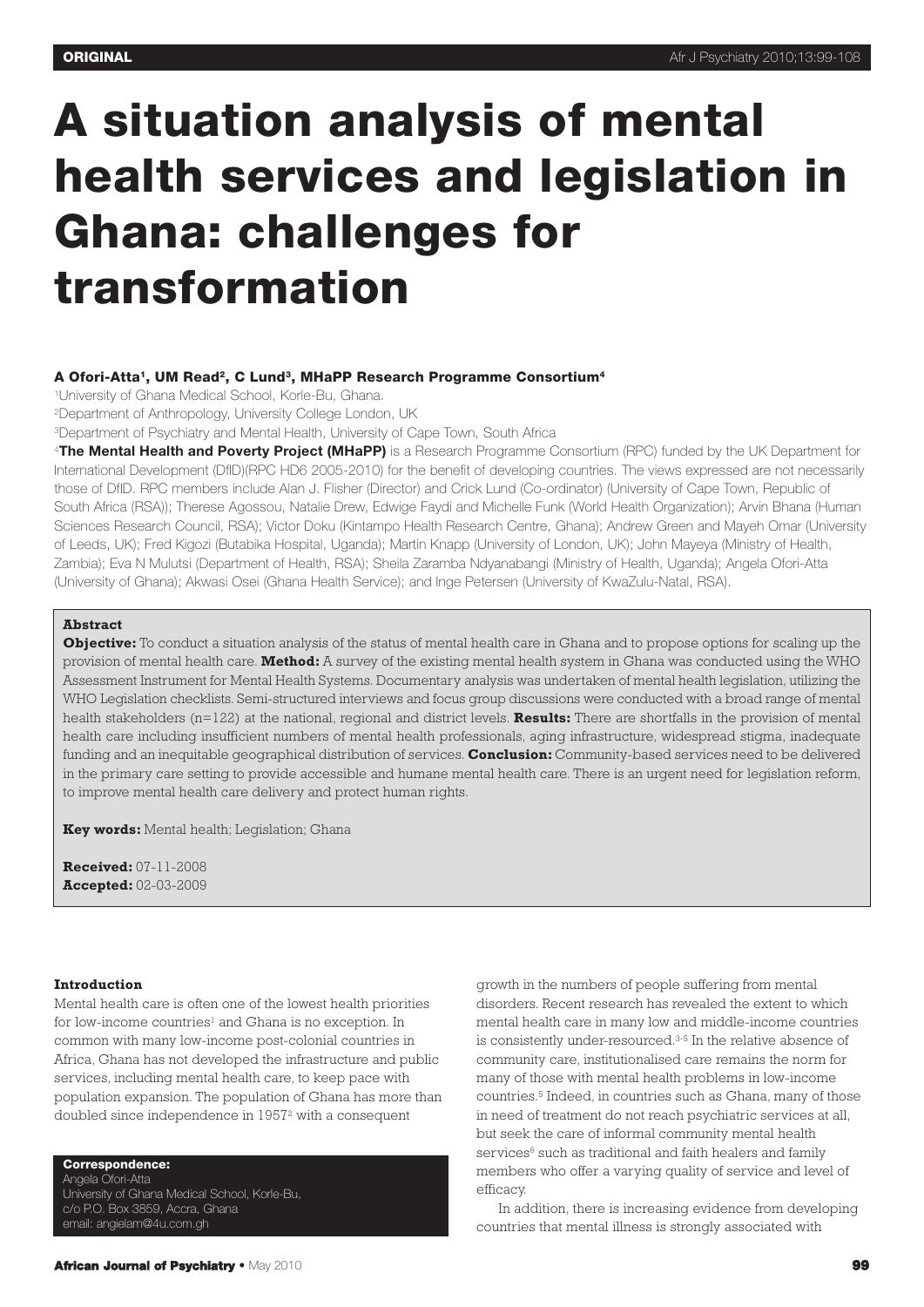poverty. 7-9 Despite some significant economic growth in recent years, Ghana is classified as a low-income country with 28.5% of the population living in poverty, and 18.2% living in extreme poverty, especially in rural areas. <sup>10</sup> Yet there is a growing body of research demonstrating innovative, costeffective interventions for mental disorders such as schizophrenia and depression in low-income African countries. 11-13 Among these are agricultural rehabilitation villages in Tanzania14, family involvement in hospital care in Senegal<sup>15,16</sup>, group therapy for the treatment of depression in Uganda17, and collaborations with traditional healers in northern Ghana. <sup>18</sup> In Africa therefore, as in other regions of the world, the deficit is not in the evidence for interventions to address mental health problems, but in the resources and political will that can make these interventions available to those who need them.

Ghana currently stands in a relatively unique position within the African continent to respond to this challenge. In spite of its low-income status, the country has one of the highest literacy rates within West Africa (57.9%)<sup>19</sup>, is considered a relatively stable and peaceful democracy with good standards of governance, and has a strong and diverse civil society. As one of the first countries to gain independence in 1957, it was also one of the pioneers of primary health care in the region<sup>20</sup> and initiated early attempts to develop mental health care in the first years of independence with the establishment of new psychiatric hospitals and later the introduction of psychology, occupational therapy and community psychiatric nursing. Today, despite the shortage of specialist psychiatric personnel, Ghana remains relatively well-resourced for mental health care in comparison to other countries in the region. 3

There have also been several attempts to respond to the call to develop mental health provision in primary care and to provide community-based mental health services. The training of community psychiatric nurses was instituted in 1976 when these nurses were posted to approximately half the districts in the country. Between 1994 and 1998 primary health care and development workers in the Upper West Region of Ghana were trained in mental health care, integrating mental health into primary care. <sup>21</sup> Similarly, in 1998 the WHO Nations for Mental Health Project trained health volunteers to provide community support to patients with mental disorders. 22,23

Despite these innovations, a comprehensive situation analysis of the mental health system in Ghana has not yet been undertaken. This paper presents the results of a situation analysis of the current status of mental health policy and services in Ghana which was conducted as part of the first phase of the Mental Health and Poverty Project (MHaPP). The MHaPP, which is being conducted in four African countries: Ghana, South Africa, Uganda and Zambia, aims to investigate the policy level interventions that are required to break the vicious cycle of poverty and mental ill-health, in order to generate lessons for a range of low- and middle-income countries. <sup>24</sup> Based on the findings of the situation analysis, the paper presents proposals for transforming mental health care in Ghana to provide for the majority of those in need and to protect the human rights of patients and their families in a way which is culturally responsive and cost-effective within the budget of a low-income country.

#### **Methods**

The WHO Assessment Instrument for Mental Health Systems Version 2.2 (WHO AIMS)<sup>25</sup> was completed by the researchers with the aid of 48 key stakeholders in health and mental health care to provide an overview of mental health policy and services. Data for the WHO-AIMS was collected for the index year of 2005.

Documentary analysis of mental health legislation was conducted utilising the WHO Checklist for Mental Health Legislation<sup>26</sup>, which is designed to assess the content and development of mental health legislation, according to a number of criteria. The checklist was completed by a team consisting of a clinical psychologist, a psychiatrist, a research officer, the national coordinator of community psychiatric nurses (CPNs), and the deputy director of nursing services at the Accra Psychiatric Hospital. Documents evaluated included: the 1972 Mental Health Decree<sup>27</sup>, and the 2006 draft Mental Health Bill. 28

Eighty-one interviews and 7 focus group discussions were held with policy makers, health professionals, healers, users of psychiatric services, teachers, police officers, academics, and religious and traditional leaders drawn from five of the ten regions in Ghana. The interviews and focus group discussions were conducted with 122 respondents, who were purposively sampled from among the major stakeholders in mental health at the national, regional and district levels.

Semi-structured interview guides were tailored according to the specific individual being interviewed. Topics covered included general policy making process in Ghana, the process of mental health policy and legislation development, the role of stakeholders in mental health policy and legislation development, the content of the current mental health policy and legislation, and the implementation of mental health policy and legislation at the national and regional levels. Thirty-five interviews were held at the national level, and 23 at the regional level. One focus group discussion was held at the national level.

Interviews were digitally recorded with participants' consent and transcribed verbatim. Interviews in the local Ghanaian language (Twi) were first transcribed and then translated into English by staff of the Bureau of Ghana Languages. All transcripts were entered into Nvivo 7 which was used for coding and analysis. A framework analysis approach was adopted<sup>29</sup> in which certain themes were agreed upon by investigators from all four study countries based on the objectives of the study. From these objectives, sub-themes were suggested by country partners, and reviewed by all partners through a process of iteration, until a single framework was agreed upon that could be used by all four study countries. Where specific themes emerged from the interviews that were not included in the generic cross-country framework, these were added to the coding frame, to adapt the analysis to issues specific to Ghana. Transcripts were coded on the basis of these themes, with additional themes added to the coding framework as determined by the data. Interviews were coded independently for 10% of randomly sampled interviews to ensure inter-rater reliability. Inter-rater reliability was always above 90%.

Ethical approval was granted by the Ghana Health Service Ethics Committee and the Institutional Ethics Board at Kintampo Health Research Centre. Information sheets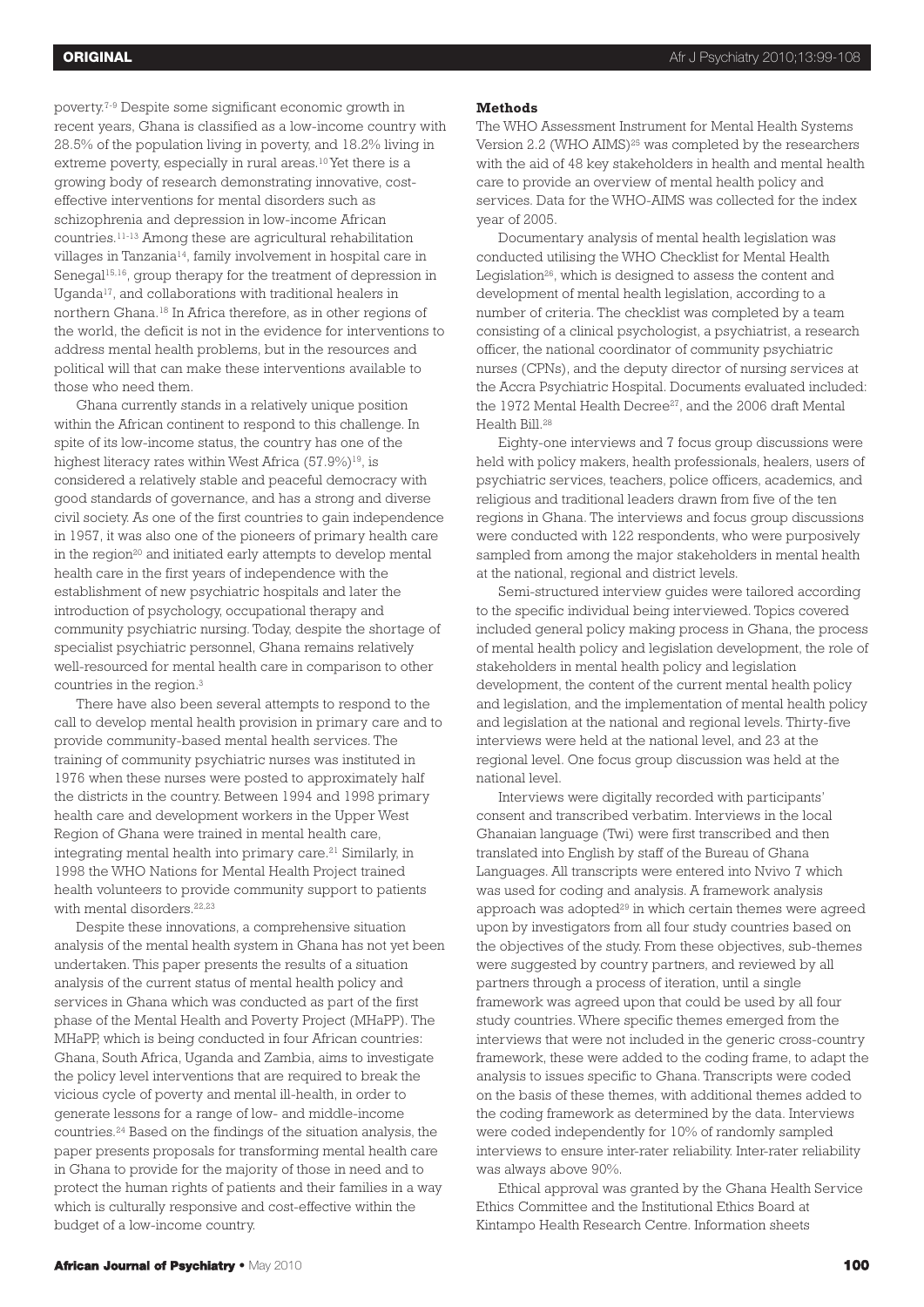containing essential information about the study and the implications of participation were given to all participants. Participants who were unable to read had a witness read the information sheet and consent form to them in Twi. Participants were requested to sign a consent form to indicate their willingness to participate in the study. Those participants who were unable to write were requested to provide a thumb print in lieu of a signature in the presence of a witness. The names and other identifying features of the respondents were removed from the transcripts in order to ensure confidentiality.

# **Results**

# *Policy, governance and organisational structure*

Policy is formulated at the ministerial level, and implemented through the Ghana Health Service (GHS). The Mental Health Unit which oversees mental health services, is placed under GHS's Institutional Care Division (see Figure 1). The Mental Health Unit acts as the national mental health authority, advising the government on mental health policies and legislation, and providing monitoring and quality assessment of mental health services. The Unit oversees the three government psychiatric hospitals, the psychiatric wings of the 5 regional hospitals, community mental health services, and private psychiatric facilities. Traditional and faith healers are also supposed to be under the supervision of the unit, however in practice there is little oversight.

#### *Financing of Mental Health Services*

It was reported that approximately 6.2 % of the health care budget of the Ministry of Health was dedicated to mental health in 2005. In addition to this, results of interviews with mental health professionals and Ministry of Finance officials indicated that due to the policy of decentralisation, funding is disbursed to Budget Management Centres at the regional and district levels some of which may be allocated to mental health. However there were no figures available on mental health expenditure at the district level.

The majority of the budget for mental health (nearly 80%) is allocated for the maintenance of the three psychiatric hospitals. Despite this, funding for the psychiatric hospitals was described by one psychiatric nurse as "woefully inadequate". Participants reported that funds are quickly absorbed in meeting the basic needs of patients, and the psychiatric hospitals often run out of sufficient funds to feed patients. Therefore little of the budget is available for psychosocial and rehabilitative interventions.

The National Health Insurance Scheme (NHIS) does not cover psychiatric services because by policy treatment for mental disorders is provided free of charge at the government psychiatric hospitals and through community psychiatric nurses. However if these are not accessible, or medication runs out as can occur, then patients have to purchase these privately without recourse to a refund. Many psychiatric patients who do not have health insurance are not covered for treatment of co-morbid physical conditions.

#### *Mental health services*

#### *Inpatient care*

There are three government psychiatric hospitals in Ghana providing 7.04 beds per 100,000 population. Accra and Pantang Psychiatric Hospitals are located in Accra, and Ankaful Psychiatric Hospital is in the Central region. There are 4 private psychiatric institutions which provide outpatient clinics and inpatient care. Two are located close to Accra and two near the second largest city of Kumasi. There are psychiatric in-patient units in 5 of the 10 regional general hospitals in the country providing a total of 77 beds (0.33 beds per 100,000 population), with the number of beds per unit ranging from 10 to 22. The ratio of psychiatric beds in the mental hospitals in or around Accra, the capital, to the total number of beds in the rest of the country is 6.28 to 1, indicating a concentration of inpatient resources in urban areas.

There were 6,605 admissions to the three state psychiatric hospitals in 2005. Approximately 50% of these were female. It is likely that this number may include repeat

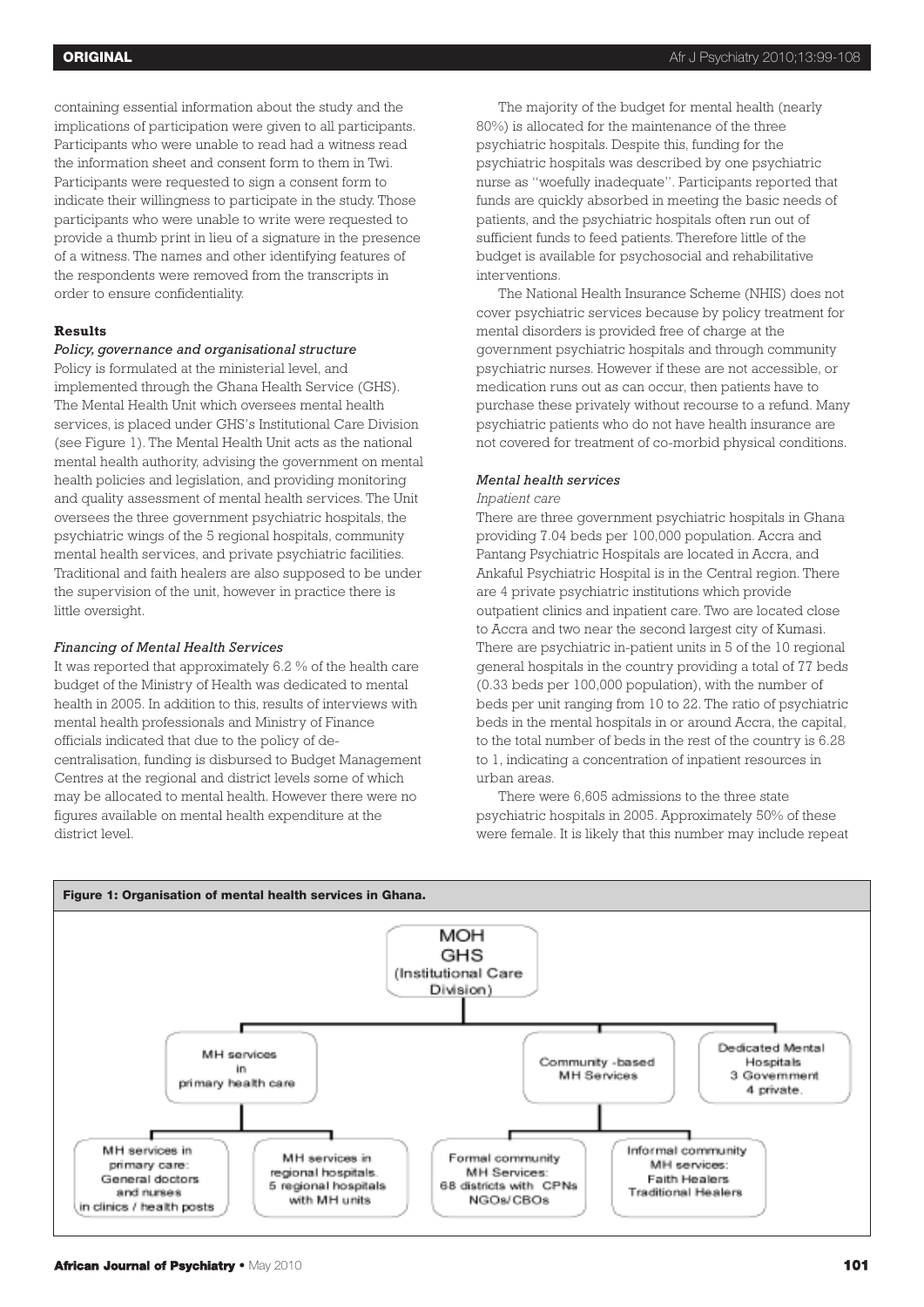admissions due to the failure to capture unique patient identifiers in the health information system. The state psychiatric hospitals are chronically overcrowded by as much as a third more patients than beds.

Inpatient stays are frequently lengthy which exacerbates the pressure on hospital beds (Table I). One of the reasons for such long admissions is the stigma attached to mental disorders, which can result in relatives or caregivers abandoning the person at the psychiatric hospitals. Secondly, while the individual is in the care of the hospital they receive free board and lodging, as well as treatment. This can prove an attractive benefit for both the patient and the family, particularly those with limited financial means. In addition, due to the absence of secure hospitals and the inefficiency of the legal system, some offenders who have been ordered by the courts to be admitted for a psychiatric assessment can remain in the psychiatric hospitals for many months.

# **Table I: Number of beds and length of inpatient admission to psychiatric hospitals.**

| Hospital                                            | Bed capacity      | Average length of<br>hospital admission | Number of long stay<br>patients* |  |  |  |  |
|-----------------------------------------------------|-------------------|-----------------------------------------|----------------------------------|--|--|--|--|
| Ankaful<br>Pantang<br>Accra                         | 250<br>500<br>800 | 82.2 days<br>285 days<br>Not available  | Not available<br>205<br>520      |  |  |  |  |
| *patients who have recovered but remain in hospital |                   |                                         |                                  |  |  |  |  |

Psychotic disorders are the most frequent in-patient diagnosis in the psychiatric hospitals, followed by substance use disorders and mood and affective disorders (Table II). Neurotic disorders are rarely diagnosed and recorded. There are also many cases with unspecified diagnoses. There are difficulties interpreting the data as diagnosis is frequently not standardised, according to several stakeholders who were interviewed.

#### *Outpatient care*

A total of 86,003 service attended the outpatient departments at the three psychiatric hospitals in 2005 (Table III). There is some overlap in these statistics since some patients attend more than one psychiatric hospital.

| nospitais in unana, zuub.   |                        |                        |                            |  |  |  |  |  |
|-----------------------------|------------------------|------------------------|----------------------------|--|--|--|--|--|
| Hospital                    | Male                   | Female                 | Total                      |  |  |  |  |  |
| Accra<br>Pantang<br>Ankaful | 20,462<br>6,922<br>N/A | 23,682<br>5,963<br>N/A | 44,211<br>12,885<br>28,907 |  |  |  |  |  |
| Total                       | N/A                    | N/A                    | 86,003                     |  |  |  |  |  |
| $(N/A = not available)$     |                        |                        |                            |  |  |  |  |  |

## **Table III: Outpatient attendance by gender at psychiatric hospitals in Ghana, 2005.**

## *Sub-Specialist services*

There are no dedicated outpatient facilities for child and adolescent mental health in Ghana. A total of 2,578 patients under the age of 19 years were seen at all three hospitals. There are 45 dedicated inpatient beds for children and adolescents in the psychiatric hospitals, representing 4% of the total. There are 10 residential facilities for children under 17 with intellectual disabilities, one in each of the regions. In addition, a non-governmental organisation (NGO) provides residential care and rehabilitation in the Brong Ahafo region for children with intellectual disabilities. There is also a private school for children with intellectual disabilities in Accra. There are dedicated beds for older people at the Accra Psychiatric Hospital. However there are no specialised mental health services for older people, or people with dementia.

In Accra psychiatric hospital there is a dedicated forensic ward with 15 beds and more than 300 patients. However this is not used solely by forensic patients. In Pantang hospital in 2005, there were 88 forensic patients. There are 2 private residential facilities for people with substance abuse and one private hospital in Accra has a detoxification unit.

#### *Rehabilitation, residential and day services*

There are very few rehabilitation and day services for people with mental disorders. Those which exist are largely run by NGOs and faith-based organisations. There are 15 beds in an inpatient rehabilitation facility which forms part of Ankaful psychiatric hospital and 6 community residential facilities run by voluntary and church organisations which provide drug rehabilitation. Cheshire Home in Kumasi provides residential rehabilitation and vocational training for up to 55 adults with

| Table II: Inpatient diagnoses at psychiatric hospitals in Ghana, 2005.                                                                                                                                                                                                                                                   |                            |                         |                         |                                                                |                                  |  |  |  |
|--------------------------------------------------------------------------------------------------------------------------------------------------------------------------------------------------------------------------------------------------------------------------------------------------------------------------|----------------------------|-------------------------|-------------------------|----------------------------------------------------------------|----------------------------------|--|--|--|
| Diagnosis                                                                                                                                                                                                                                                                                                                | Accra                      | Pantang                 | Ankaful                 | Total                                                          | %                                |  |  |  |
| Mental and behavioural disorders due to psychoactive substance use (F10-F19)<br>Schizophrenia, schizotypal, and delusional disorders (F20-F29)<br>Mood, affective disorders (F30-39)<br>Neurotic, stress-related and somatoform disorders (F40-F48)<br>Disorders of adult personality and behaviour (F60-F69)<br>Others* | 808<br>1442<br>605<br>1232 | 338<br>516<br>138<br>86 | 362<br>511<br>510<br>57 | 1508<br>2469<br>1253<br>None recorded<br>None recorded<br>1375 | 22.8%<br>37.4%<br>19.0%<br>20.8% |  |  |  |
| Total                                                                                                                                                                                                                                                                                                                    |                            |                         |                         | 6605                                                           | 100%                             |  |  |  |
| tipoludes epilepeu dementie, ether ergenie diserdere, and upprecified                                                                                                                                                                                                                                                    |                            |                         |                         |                                                                |                                  |  |  |  |

\*includes epilepsy, dementia, other organic disorders, and unspecified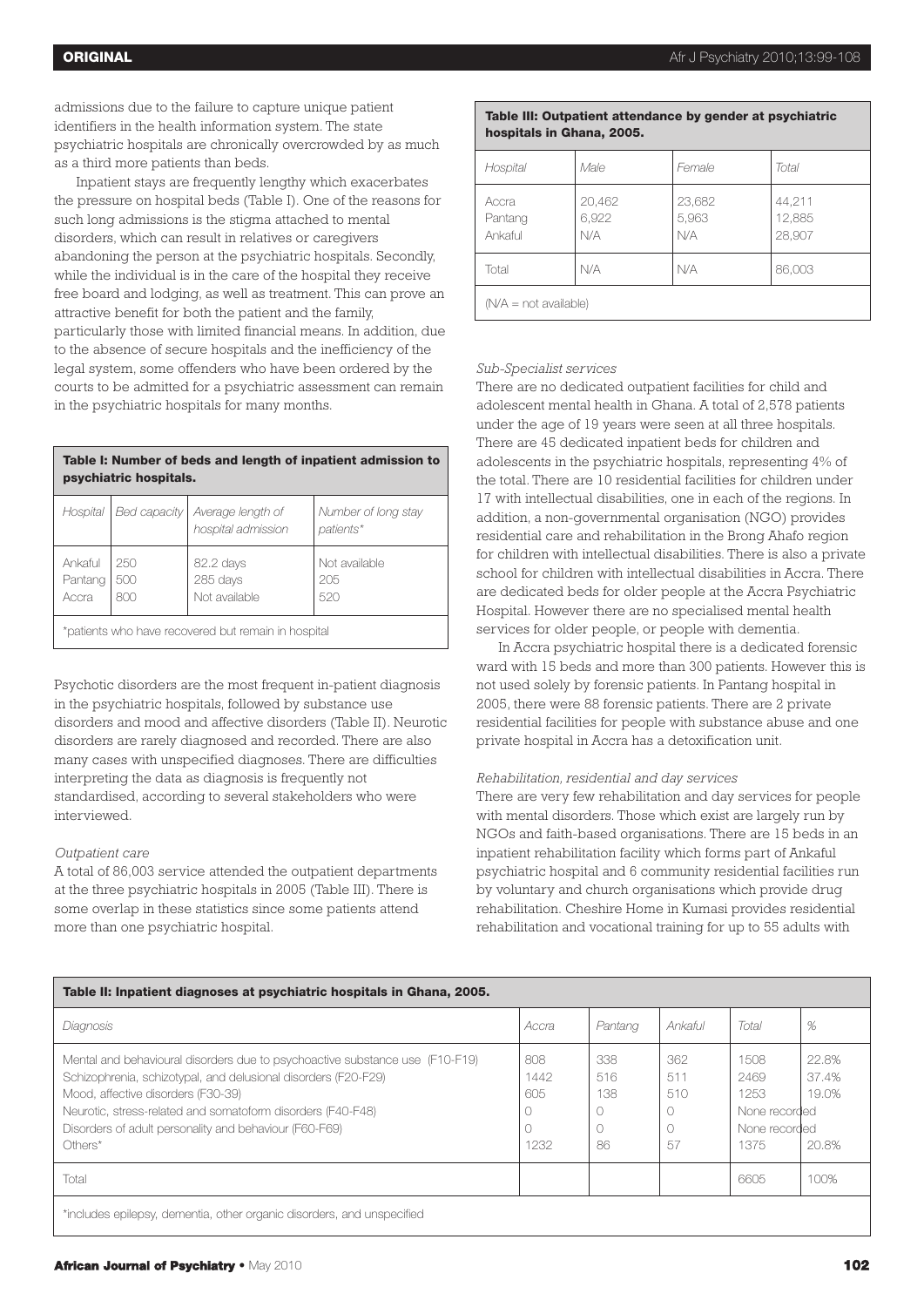mental disorders. More recently the NGOs Basic Needs and Christian Blind Mission have established three community-based rehabilitation projects for people with mental disorders in the north of Ghana.

There are three known day treatment facilities in Ghana run by NGOs or church organisations. The Damien Centre at Takoradi in the southwest of the country is run by the Catholic Church. Two drop-in facilities for vagrants are provided in Tamale in the Northern region based on the club house model: Tsi-sampa run by Basic Needs, and Shekina, run by a private practitioner. There are no day treatment facilities run by GHS.

## *Mental health in primary health care*

Doctors provide primary mental health care through the outpatient departments of the hospitals. Most government clinics in the sub-districts do not employ doctors, but are staffed by medical assistants or nurses, or by personnel with lower levels of training such as community health workers or community midwives. Medical assistants provide assessment, diagnosis and treatment, including prescribing and administering medication, and effectively work in a physician role. There are no specialist doctors in mental health in primary health care clinics in Ghana. In spite of the unavailability of physicians in primary health care clinics, there are assessment and treatment protocols in most of these clinics which include guidance on the treatment of the major psychiatric conditions including schizophrenia and depression. 30

Data on psychiatric morbidity in outpatient consultations at district health facilities is collated at the regional level under four psychiatric categories: epilepsy, acute psychosis, neurosis, and substance abuse (Table IV). However, these data are likely to be a significant underestimate of the true incidence since many districts lack psychiatric professionals and do not collate data on psychiatric disorders. Differences between regions are therefore more likely to be due to differences in recording of cases, than to true differences in morbidity.

Between 21-50% of primary health care clinics are estimated to refer patients presenting with mental disorders to a higher level of care, such as the psychiatric units of the regional hospitals, or the psychiatric hospitals in Accra or Cape Coast. Communication and collaboration between primary health care workers and psychiatric

services is poor and the physical health needs of the mentally ill are often neglected. Between 1-20% of workers in the district hospitals and primary health care clinics are estimated to have had contact with a traditional or faith healer. However, no records of such contacts are maintained. Collaboration with traditional or faith healers tends to be informal and is largely undocumented.

*Training in mental health care for primary care staff* Seven percent of the training for medical doctors is devoted to mental health. General nurses undertake six weeks affiliation at the psychiatric hospitals as part of their training. Post-basic medical assistants receive only one week's training in mental health. Some training of primary health care workers in mental health has been facilitated by Basic Needs and an outreach team from Ankaful Psychiatric Hospital.

In terms of refresher training, there were no data available on how many primary health care doctors and non-doctor/nonnurse primary health care workers had received refresher training in mental health in the index year of 2005. However, responses from the qualitative data indicated that in-service training in psychiatry is limited. Many of the primary health care workers interviewed stated that they have had no training in psychiatry since they completed their initial clinical training.

### *Psychotropic medication*

All mental hospitals, psychiatric units in general hospitals, and outpatient mental health facilities had at least one psychotropic medicine of each therapeutic class (anti-psychotic, antidepressant, mood stabilizer, anxiolytic, and antiepileptic medicines) available in the facility in 2005. However the range of psychotropic medication available within GHS is limited largely to older generic drugs. The new generation of antipsychotics and anti-depressants, as well as mood stabilising drugs such as Lithium and Sodium Valproate, are not widely available, despite the inclusion of Sodium Valproate and Risperidone in the Essential Medicines List. <sup>31</sup> There is limited availability of depot anti-psychotic medication within Ghana Health Service, especially outside the psychiatric hospitals.

In the qualitative interviews, several respondents indicated that the supply of psychotropic drugs to inpatient and community facilities is often insufficient, leading to shortages of essential medication. When medication is unavailable at the hospital pharmacies and clinics, patients must purchase the necessary medication at their own expense.

| Table IV: Outpatient psychiatric service utilisation per region, 2005. |                          |                          |                           |                           |                          |                               |                            |                         |                           |                          |                                  |
|------------------------------------------------------------------------|--------------------------|--------------------------|---------------------------|---------------------------|--------------------------|-------------------------------|----------------------------|-------------------------|---------------------------|--------------------------|----------------------------------|
| Disorder                                                               | WR                       | <b>CR</b>                | GAR                       | VR                        | ER                       | . ASH                         | <b>BAR</b>                 | NR.                     | UER                       | <b>UWR</b>               | Total                            |
| Epilepsy<br>Acute Psychosis<br><b>Neurosis</b><br>Substance Abuse      | 868<br>194<br>288<br>443 | 200<br>123<br>276<br>139 | 929<br>.607<br>524<br>739 | 911<br>.612<br>304<br>269 | 581<br>755<br>431<br>482 | ,239<br>.044<br>4.101<br>.452 | 737<br>1,065<br>660<br>261 | 733<br>221<br>108<br>84 | ,005<br>645<br>332<br>333 | 458<br>184<br>103<br>119 | 7,661<br>7,450<br>7,127<br>4,321 |
| Total new cases                                                        | 1.793                    | 738                      | 3.799                     | 3.096                     | 2.249                    | 7.836                         | 2.723                      | .146                    | 2,315                     | 864                      | 26,559                           |

Data collated from returns submitted by district level facilities.

Key to regions: WR= Western, CR= Central, GAR= Greater Accra, VR= Volta, ER= Eastern, ASH=Ashanti, BAR= Brong Ahafo, NR= Northern, UER= Upper East, UWR= Upper West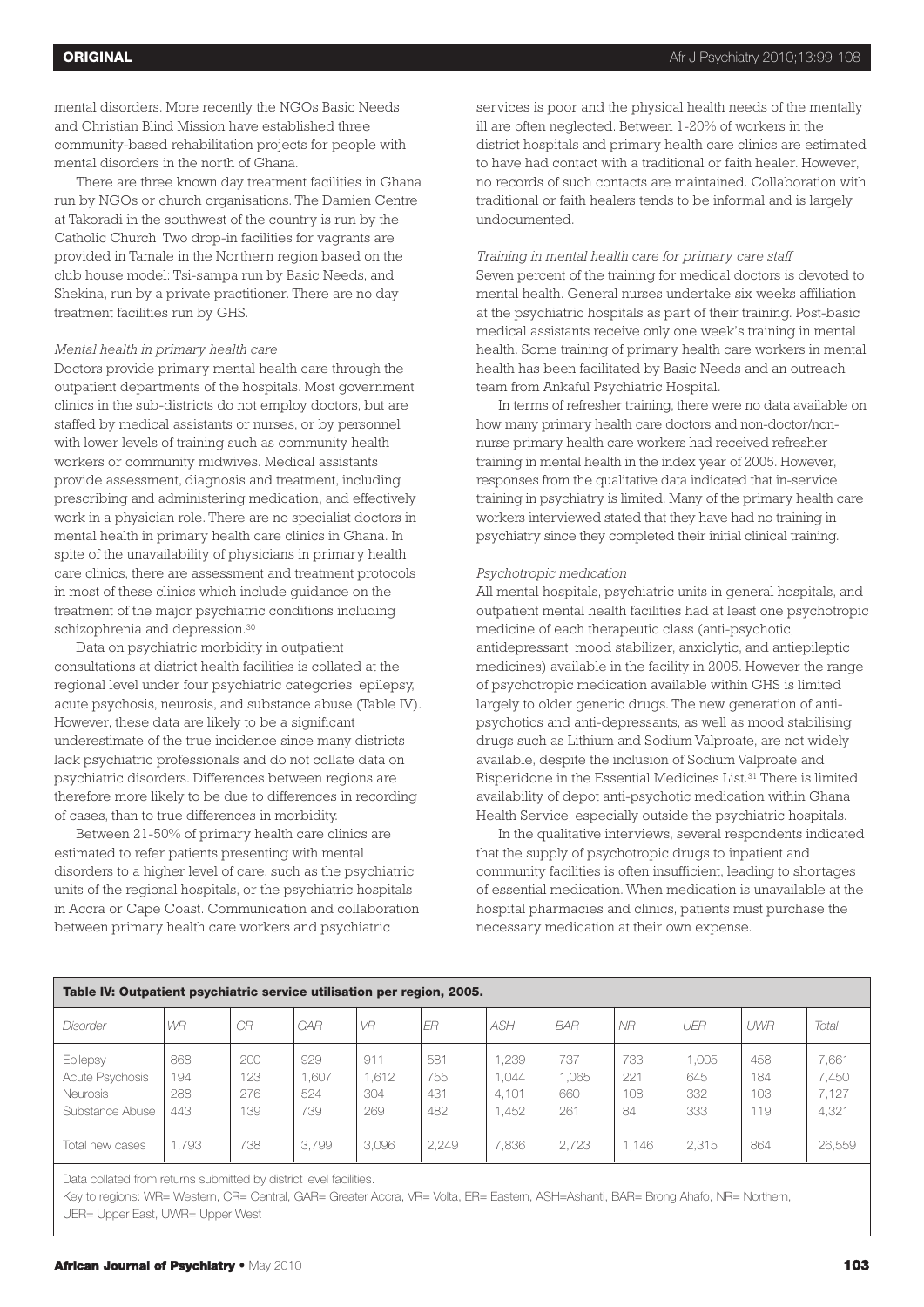## *Human rights protection*

There is no national body to oversee regular inspections in mental health facilities, to review involuntary admission and discharge procedures, to review complaints, investigation processes and to impose sanctions (e.g. withdraw accreditation, impose penalties, or close facilities that persistently violate human rights). As a result, none of the mental hospitals nor the inpatient psychiatric units and community residential facilities had any review or inspection of the human rights protection of patients in 2005. However in the following two years of 2006 and 2007, there were inspections of the psychiatric hospitals by the Commission for Human Rights and Administrative Justice, and in 2008 the Parliamentary Sub-Committee on Health also inspected two of the three state psychiatric hospitals. There was no training in the protection of the human rights of patients in the inpatient psychiatric units and community residential facilities in 2005.

#### *Human resources in mental health care*

In 2005 the human resources for mental health care were: 15 psychiatrists, 468 psychiatric nurses, 132 community psychiatric nurses (CPNs) based in the ten regions covering 69 of the 138 districts, 7 psychologists, 10 medical assistants, 6 social workers, and 1 occupational therapist. Nine of the psychiatrists working in GHS are officially retired. The distribution of psychiatric nurses per 100,000 of the population is 6.29 times greater in Accra than in the entire country. The low numbers of psychologists and occupational therapists is largely attributable to the fact that GHS does not hire psychologists and has no training for occupational therapists.

#### *Training professionals in mental health*

The number of health professionals who graduated from health training institutions in 2005 is as follows: approximately 190 medical doctors (not specialized in psychiatry), no psychiatrists, 150 nurses with at least 1 year training in mental health care, approximately 7 psychologists with at least 1 year training in mental health care, and 35 medical assistants (not specialised in psychiatry).

# *Public education and awareness campaigns on mental health*

Mental health professionals and NGOs have conducted a few public education and awareness campaigns in mental health in the last five years, such as World Mental Health Day and the 100th anniversary of the Accra Psychiatric Hospital in 2006. The NGO Mindfreedom has held two 'Mad Pride' marches in Accra in 2006 and 2007 to raise awareness of mental health and promote the rights of mental health service users. Several respondents reported conducting occasional educational talks on mental health in schools and churches, as well as local radio broadcasts. Others reported providing training in mental health for traditional healers and pastors. Participants reported that campaigns often target adolescents who are at risk of drug abuse. In addition campaigns are targeted at women of maternal age who are at risk of depression and other

disorders related to maternity.

There is some coverage of mental health topics in the national newspapers in Ghana. Between 1992 and 2005 the most popular national newspaper, the Daily Graphic, published 191 articles on mental health. The most commonly reported topics were suicides, drug abuse, charitable donations to psychiatric hospitals and overcrowding, understaffing and poor conditions in the state psychiatric hospitals. In the last two years there has been more coverage of the human rights of the mentally ill, including a review of mental health legislation, and calls for an improvement in psychiatric services. <sup>32</sup> Newspaper articles are only accessible to those who read English.

### *Inter-sectoral collaboration*

There are some formal collaborations between the Mental Health Unit and the departments and agencies responsible for primary health care/community health, reproductive health, child and adolescent health, substance abuse, education, criminal justice and social welfare. However there is no collaboration with programmes for HIV/AIDS, child protection, employment, housing and the elderly.

In terms of support for child and adolescent health, no primary and secondary schools have either a part-time or full-time mental health professional. However, it is estimated that between 1-20% of primary and secondary schools have school-based activities to promote mental health and prevent mental disorders in the form of talks and lay counselling.

## *Mental Health and Poverty*

There is an absence of mental health in the development discourse on poverty in Ghana. For instance, several initiatives for the alleviation of poverty do not expressly target people living with mental illness even though they may be classified as among the most vulnerable and excluded in the society. A National Social Protection Strategy was introduced in 2008 to provide social assistance to the 'poor, vulnerable and excluded'. Although it aims to assist the 'extremely poor' and 'severely disabled' it has not yet specifically targeted the mentally ill as needing assistance. <sup>33</sup> This is partly because the mentally ill fall under the Ministry of Health while the policy is implemented by the Ministry of Manpower,Youth and Employment which has oversight over the Department of Social Welfare.

There are very limited social welfare benefits available in Ghana, two of which have been introduced in the last 2 years. The District Poverty Alleviation fund is available for those facing severe economic hardship. Social welfare departments can also make discretionary payments to the destitute, for example meeting their emergency medical costs. Since the passage of the Disability Act in 200634,the District Assemblies are supposed to dedicate up to 2% of their Common Fund (funds dispersed to local government for development projects) to those with disabilities. In 2008 the government introduced the Livelihood Empowerment Against Poverty (LEAP) programme alongside the Social Protection Strategy to provide direct cash transfers to the extremely poor, with additional amounts for households with a 'severely disabled person'. <sup>33</sup> However whilst people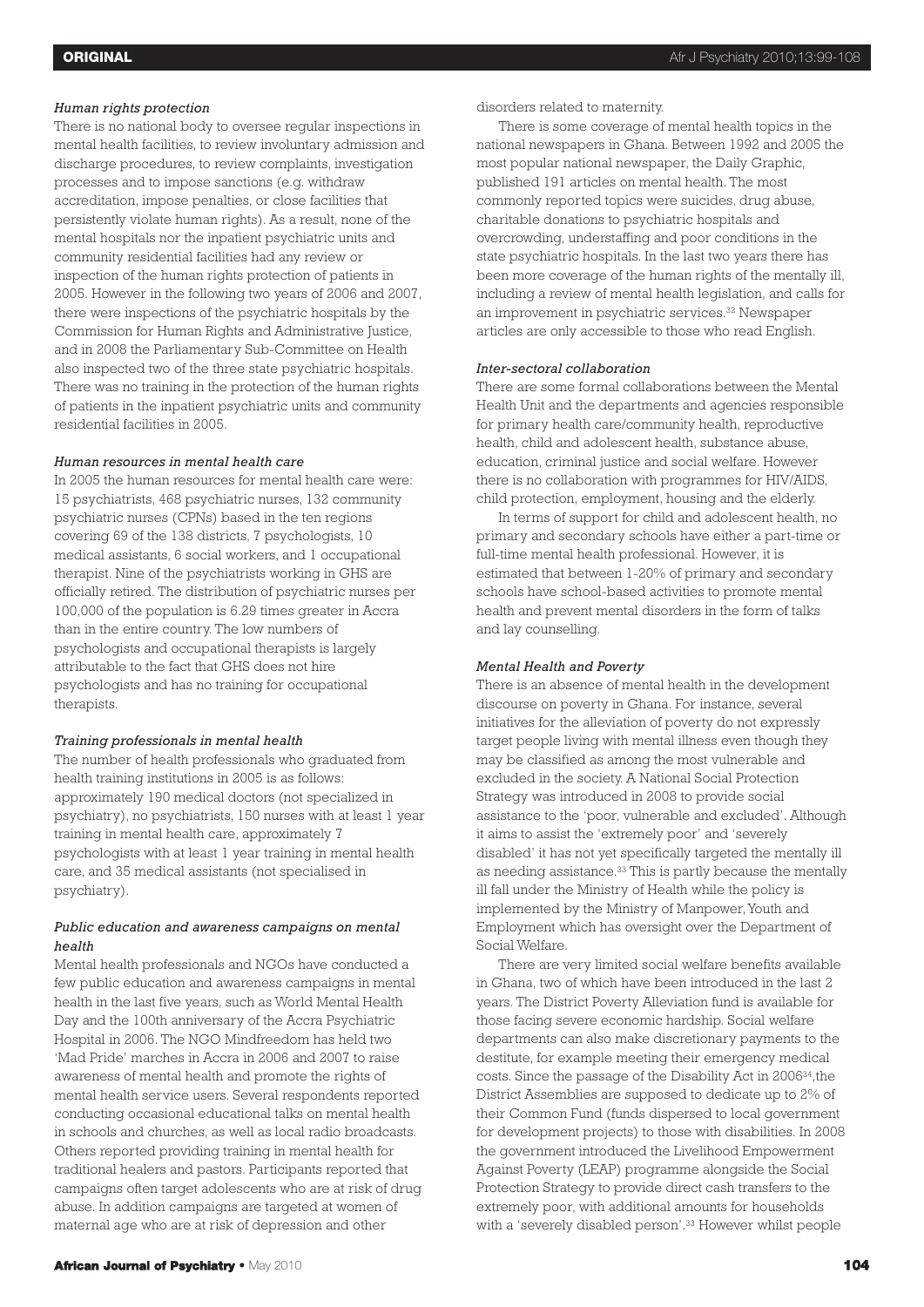with mental illness are included within the definition of those living with a disability under the Disability Act, mental illness is not readily recognised by many policy makers and implementers as a cause of disability and in the criteria for inclusion into the LEAP programme the emphasis is on physical disability.

#### *Mental health legislation*

The existing legislation for mental health in Ghana is the Mental Health Decree of 1972. <sup>27</sup> The 1972 decree has provisions for procedures for involuntary admission, including rights to appeal, accreditation of professionals and facilities, enforcement of judicial issues for people with mental illness, and mechanisms to implement the provisions of mental health legislation.

The review of the 1972 legislation utilising the WHO Checklist on Mental Health Legislation identified several areas which were not adequately addressed in the Mental Health Decree. These included inadequate attention to human rights provisions for service users, including the right to humane treatment; confidentiality and privacy; informed consent; the rights of carers and families of users; competency, capacity, and guardianship issues; involuntary admission; and issues of seclusion and restraint. There is little protection in the legislation of vulnerable groups, including minors and women. There is no provision for financing of mental health care and inadequate promotion of mental health within primary or community-based care. There is also insufficient promotion of access to psychotropic drugs, and no provision for educational activities, vocational training, leisure activities, and the religious and cultural needs of people with mental disorders. There is no provision made for the involvement of users of mental health services, families and carers in mental health policy and legislation development and planning.

The new Mental Health Bill was drafted in 2006 with support from WHO. <sup>28</sup> It is currently in the office of the Minister of Health, pending submission to parliament to be enacted into law. The 2006 Mental Health Bill adopts a human rights approach to mental health, in accordance with the UN Charter on Human Rights and international consensus on the health care needs of a person with mental disorder. The Bill aims to prevent discrimination and provide equal opportunities for people with mental disorder. It addresses many of the weaknesses of the current Decree, providing for a mental health authority, a mental health review tribunal, and the protection of the rights of people with mental disorder, including the principle of the least restrictive environment and the right to information and participation. The Bill is endorsed by WHO as reflecting best practice in mental health legislation. <sup>35</sup> It promotes de-centralisation and community mental health care and regulates traditional and faith-based healing practices. A missing element of the law, identified by the WHO checklist is that although there is mention of the sources of funding for the mental health authority, there is no stipulation on minimum funding requirements for mental health care.

# **Discussion**

The results of the situation analysis reveal that mental health care in Ghana is comparable to many other low income countries in Africa, which show similar patterns of inadequate

resources which are expended largely on institutional care.<sup>3,36</sup> The research reveals the continued reliance on the inpatient and outpatient services of the national psychiatric hospitals, despite a policy of de-centralisation and a commitment in principle to community mental health care.

Mental health care in Ghana falls far short of WHO's suggested principles for the organization of services, namely accessibility, comprehensiveness, coordination and continuity of care, effectiveness, equity, and respect for human rights.<sup>6</sup> WHO suggests that the optimal mix of mental health services may be conceptualized as a pyramid with most, at the base of the pyramid, able to give self care, while a small minority at the top of the pyramid need to use specialised psychiatric services<sup>6</sup> (see figure 2).



This model argues that greater numbers of people with mental illness should be treated through informal community care and primary health care, than within specialised community mental health and psychiatric services. Such a model aims to ensure that specialised resources are targeted to those most in need, and that everyone who needs treatment for mental disorders has access to the appropriate level of care. Given the limited resources for mental health in Ghana, and the inequitable spread of services, we consider how the different levels of this pyramid could be enacted in Ghana, maximising the resources available at each level.

# *Self Care*

The situation analysis showed that there is a lack of awareness of mental health and illness among many in Ghana and few public education programmes for mental health. There is therefore a need to empower people to give self care through an active public mental health education programme. Topics need to include causes, symptoms, and prevention of mental illness, access to treatment and government programmes on disability and poverty alleviation, and safeguarding patient rights.

Support for families through education and carers' groups would assist families in caring for family members with mental illness. Such programmes have proved successful in India and China37,38 and carers' groups have been initiated by Basic Needs in Ghana, but there is a need to scale up such interventions nationally.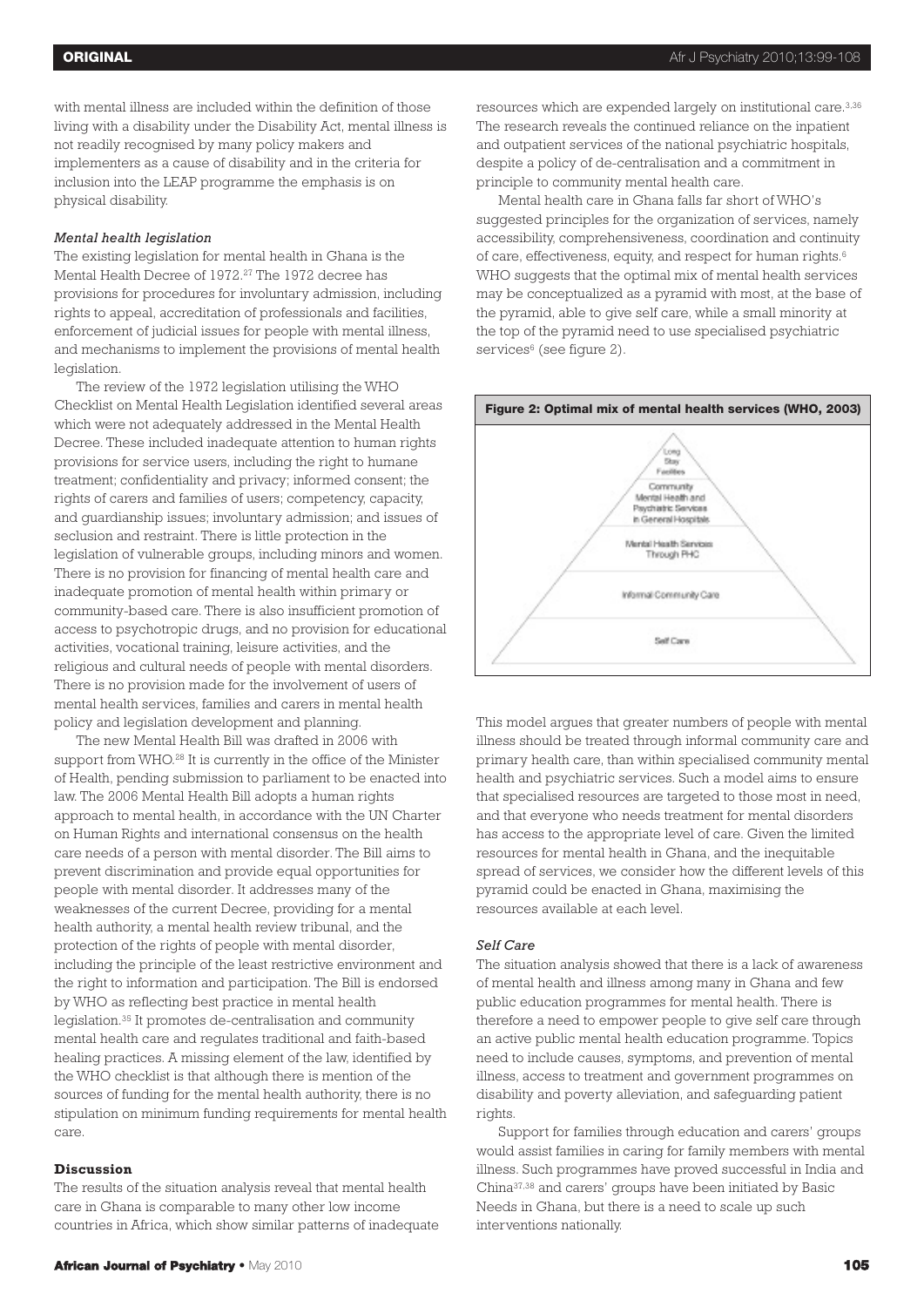# *Informal Community Care*

Informal community care in Ghana is offered through faith and traditional healers. Human rights abuses by these healers have been reported, however they remain very popular. Many Ghanaians approach faith and traditional healers for common mental disorders such as anxiety and mood disorders. <sup>39</sup> This is reflected in the low numbers of people with common mental disorders who utilise mental health services.

There have been few attempts to develop and supervise the services of traditional and faith healers in Ghana.18,40 In order to reduce the abuse of people with mental illness within informal treatment facilities, it is recommended that a mental health authority and tribunal is established as stipulated in the new Mental Health Bill to regulate the practices of traditional and faith healers. Closer collaboration between faith and traditional healers and orthodox psychiatric care could help to protect the human rights of those with mental illness and ensure that those who would benefit from psychiatric treatment are referred to appropriate services. Initiatives by Basic Needs to work with traditional healers in Northern Ghana have suggested the potential for successful collaboration.18 There is a need to provide training for traditional and faith healers on mental health, psychiatric treatment, ethics and human rights. Local government at the district level (District Assemblies) could help by providing some funding to upgrade the facilities at faith and traditional healers to further improve care given to patients.41

In addition there is a large number of Community Based Surveillance Volunteers (CBSVs) and Traditional Birth Attendants (TBAs) who are posted to mainly rural communities. WHO calls them 'local experts' 6, who as frontline workers can direct community members to appropriate healthcare. The training of such volunteers in mental health could enable them to extend their support services and make appropriate referrals of people with mental illness. There is however a need to consider issues of remuneration for such volunteers in order to ensure they are motivated and committed to complete their work effectively.

#### *Mental Health Services through Primary Health Care*

The integration of mental health into primary health care services would ensure that those with mild and moderate mental disorders are able to access care through primary health care facilities, with referral to specialist services only for those with severe symptoms. This would require training primary health care workers in the detection and treatment of mental disorders and providing regular supervision by mental health professionals. There should be reliable access to psychotropic medication at the district and sub-district level and effective systems of referral and back-referral between primary care and specialised mental health services. Mental health should also be included within the wider public health care initiatives of district health services such as maternal, child, and adolescent health.

There is also a need to strengthen the mental health information system in primary care to enable more

efficient planning and resource allocation for mental health. In addition, multi-sectoral district mental health advisory committees should be established to advocate for mental health within relevant sectors such as education, the police and judiciary, social services, and faith and traditional healers.

# *Community Mental Health and Psychiatric Services in General Hospitals*

As the results show, only 69 of the 138 districts have community psychiatric nurses Even where a CPN service is provided, there are often only one or two nurses for the district, and they have no access to transport. Therefore the service is severely limited in its ability to reach those in need. The number of CPNs is diminishing as many are nearing retirement and there is no programme for their replacement. In addition to training and posting more CPNs, the proposed training of new cadres of community mental health workers (see

http://thekintampoproject.squarespace.com) would enable the expansion of community mental health care. Strengthening the provision of community mental health services, ensuring an adequate and reliable supply of psychotropic drugs, as well as the provision of transport for community health workers, would improve access to treatment within the community and help prevent the need for hospital admission for many. The Ministry of Health should also consider the hiring of allied mental health professionals such as psychologists, for districts to provide psychosocial interventions.

Access to treatment at the community level is particularly important in Ghana since many communities are far from inpatient psychiatric services which are located in only half of the regional capitals. Many patients bypass these and are admitted to the large psychiatric hospitals in the south, meaning treatment is even further from the person's home. This has implications for the reintegration of the person into his or her community following discharge, particularly given the frequently lengthy admissions and the stigma associated with the psychiatric hospitals.

Psychiatric units should be opened in general hospitals in the remaining regions, and systems of referral and backreferral with primary care strengthened so that use of the regional units is maximised. More beds should be provided at the regional psychiatric units in order to aid the process of de-institutionalisation and provision of care nearer home.

#### *Specialist Services*

De-institutionalisation is required to reduce the numbers of long-stay patients in the psychiatric hospitals so as to offer humane, high quality care for those most in need. There is also a need for more diversity within specialised services. At present inpatient care is largely medicinal with little attention to psychosocial interventions. Half-way houses and vocational rehabilitation could help with the process of de-institutionalisation, particularly for those long-stay patients who are estranged from their families, and are in need of a graded reintroduction to life within the community.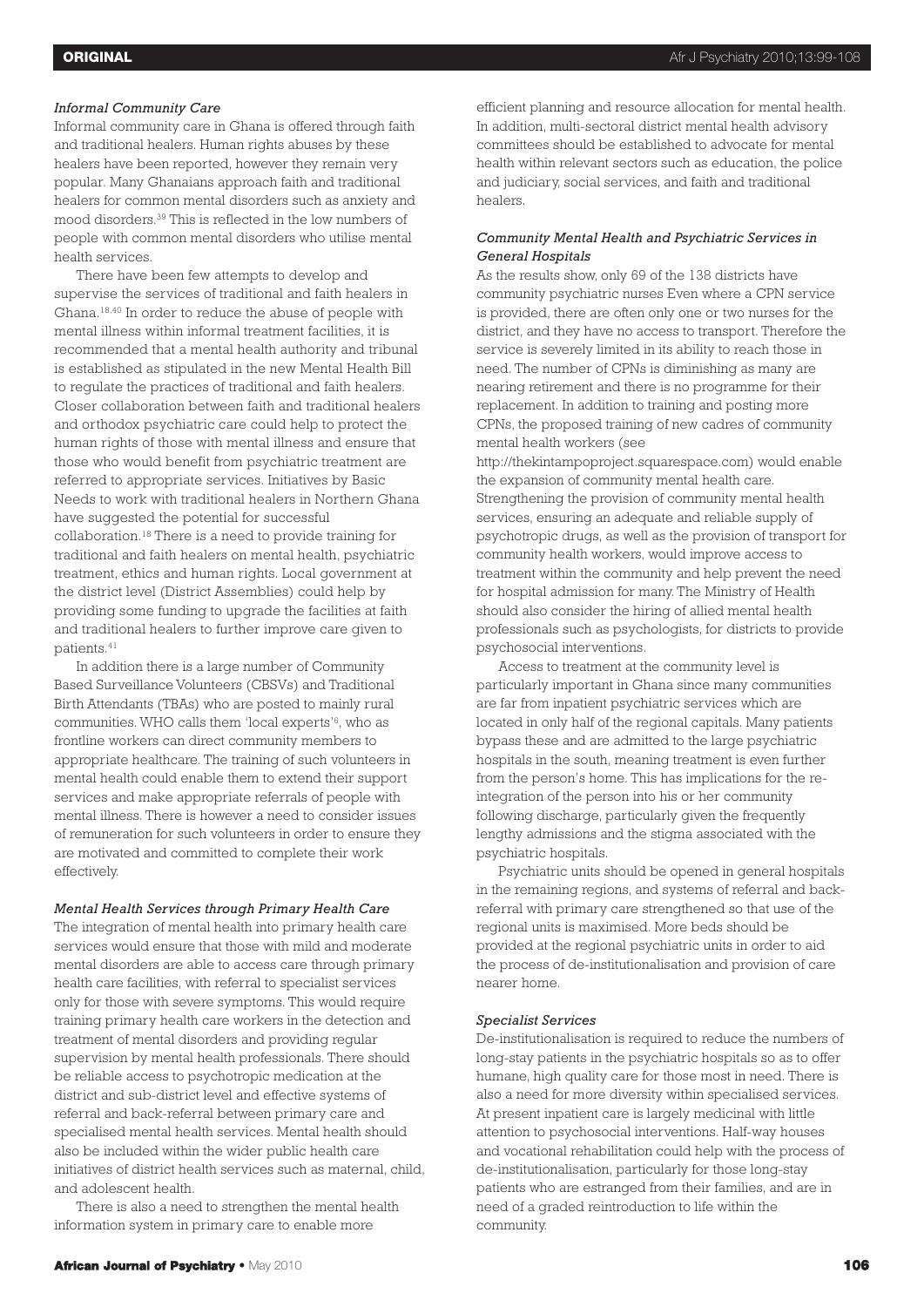## *Information systems*

The completion of the WHO-AIMS, which relies on data collection by government, private and voluntary services, revealed some of the weaknesses of the health information system in Ghana, particularly in respect of mental health, in which much data is not gathered at all, or is inconsistent or unreliable. This highlights the need for the introduction of a standardised and comprehensive mental health information system in order to provide the necessary evidence for scaling up mental health services in Ghana.

Crucial to the success of the new Mental Health Bill, when adopted will be the collection of accurate routine data which will inform relevant institutions about the use of services and the protection of the rights of users. From a legal point of view, therefore, strengthening of the mental health information system is an urgent necessity.

#### *Funding*

In low-income countries cost-effective health care is a major priority. A number of studies on the costeffectiveness of community care for mental disorders in low-income countries have been published. 11,42-44 It has been calculated that scaling up mental health care in lowincome countries would cost around \$2-3 per person per year. <sup>43</sup> This is based on a core package for the treatment of schizophrenia, bipolar affective disorder, depression and hazardous alcohol use in which the majority of people with these conditions are treated within district level mental health services and primary care.

Plans for funding improvements in mental health services may need to be outlined more clearly in the Mental Health Bill. Funding sources stated in the Bill are subject to the discretion of budget officers, and ministers of health and finance. Given the low priority of mental health this raises the risk that mental health may be overlooked. 59 De-institutionalisation should release some funding for community mental health care, however, as WHO points out, there may be a need for significant investment in such aspects as training, personnel, and transport, particularly at the outset, to establish mental health within primary care. 6

## **Conclusion**

This paper provides a comprehensive review of mental health policy and service provision in Ghana, and charts a way forward for the development of mental health care. Crucial to this is the enactment of the current Mental Health Bill which has been subject to long delays. The new administration in Ghana has promised to pass the Bill into law. Together with a commitment to its implementation and the allocation of appropriate resources, the passing of the Mental Health Bill would mark a significant step forward in the transformation of mental health care in Ghana.

## **Acknowledgements**

We would like to acknowledge the support of the Ghana Health Service, particularly Dr Akwasi Osei, in conducting this study. We gratefully acknowledge the assistance of Dr. Victor Doku, Mr Bright Akpalu, Mr Kenneth Ae-Ngebise and Mr Daniel Awenva in the data collection and analysis. This research is funded by the Department for International Development (DfID). The views expressed

are not necessarily those of DfID. We thank the Hon. Frema Opare, former Deputy Minister of ManpowerYouth and Employment for her helpful comments on disability and the LEAP, and Dr. Ahmed, retired Director of Medical Services, for his comments on funding and the Mental Health Bill.

# **References**

- *1. WHO. The World Health Report 2001: Mental Health: New Understanding, New Hope. Geneva: World Health Organization.*
- *2. Ghana Statistical Service. Ghana Demographic and Health Survey. Ghana Statistical Service; Nogouchi Memorial Institute for Medical Research, Legon, Accra, 2003.*
- *3. Jacob KS, Sharan P, Mirza I, et al. Mental health systems in countries: where are we now? The Lancet 2007;370:1061-1077.*
- *4. Kohn R, Saxena S, Levav I, Saraceno B. The treatment gap in mental health care. Bulletin of the World Health Organization 2004;82:858-866.*
- *5. Saxena S, Thornicroft G, Knapp M, Whiteford H. Resources for mental health: scarcity, inequity and inefficiency. The Lancet 2007;370:878-889.*
- *6. WHO. Organization of Services for Mental Health. Mental Health Policy and Services Guidance Package. WHO, Geneva 2003.*
- *7. Patel V. Poverty, inequality, and mental health in developing countries. In: Leon DA, Walt G, eds. Poverty, Inequality and Health: An International Perspective. Oxford: Oxford University Press, 2001: 247-262.*
- *8. Patel V, Kleinman A. Poverty and common mental disorders in developing countries. Bulletin of the World Health Organization 2003;81(8):609-615.*
- *9. Saraceno B, Levav I, Kohn R. The public mental health significance of research on socio-economic factors in schizophrenia and major depression. World Psychiatry 2005;4(3):181-185.*
- *10. Government of Ghana. The Implementation of the Growth and Poverty Reduction Strategy (GPRS II): 2006 Annual Progress Report. Accra, 2007.*
- *11. Wiley-Exley E. Evaluations of community mental health care in low- and middle-income countries: A 10-year review of the literature. Social Science & Medicine 2007;64(6):1231-1241.*
- *12. Patel V, Araya R, Chatterjee S, et al. Treatment and prevention of mental disorders in low-income and middle-income countries. The Lancet 2007;370:44-58.*
- *13. Siskind D, Bolton P, Kim J. Country contextualization of costeffectiveness: Analysis of treatments for depression in Chile and Uganda using a Markov model. Journal of Mental Health Policy and Economics 2007;10:S40-S41.*
- *14. Kilonzo GP, Simmons N. Development of mental health services in Tanzania: A reappraisal for the future. Social Science and Medicine 1998;47(4):419-428.*
- *15. Diop D, Dores M. L'admission d'un acccompagnant du malade a l'hopital psychiatrique. African Journal of Psychiatry 1976;1:119- 130.*
- *16. Franklin RR, Sarr D, Gueye M, Sylla O, Collignon R. Cultural response to mental illness in Senegal: Reflection through patient companions - Part 1. Methods and descriptive data. Social Science and Medicine 1996;42(3):325-338.*
- *17. Bolton P, Bass J, Neugebauer R, et al. Group Interpersonal Psychotherapy for Depression in Rural Uganda: A Randomized Controlled Trial. JAMA: Journal of the American Medical Association 2003;289(23):3117-3124.*
- *18. Montia S. Fostering productive partnerships with traditional*